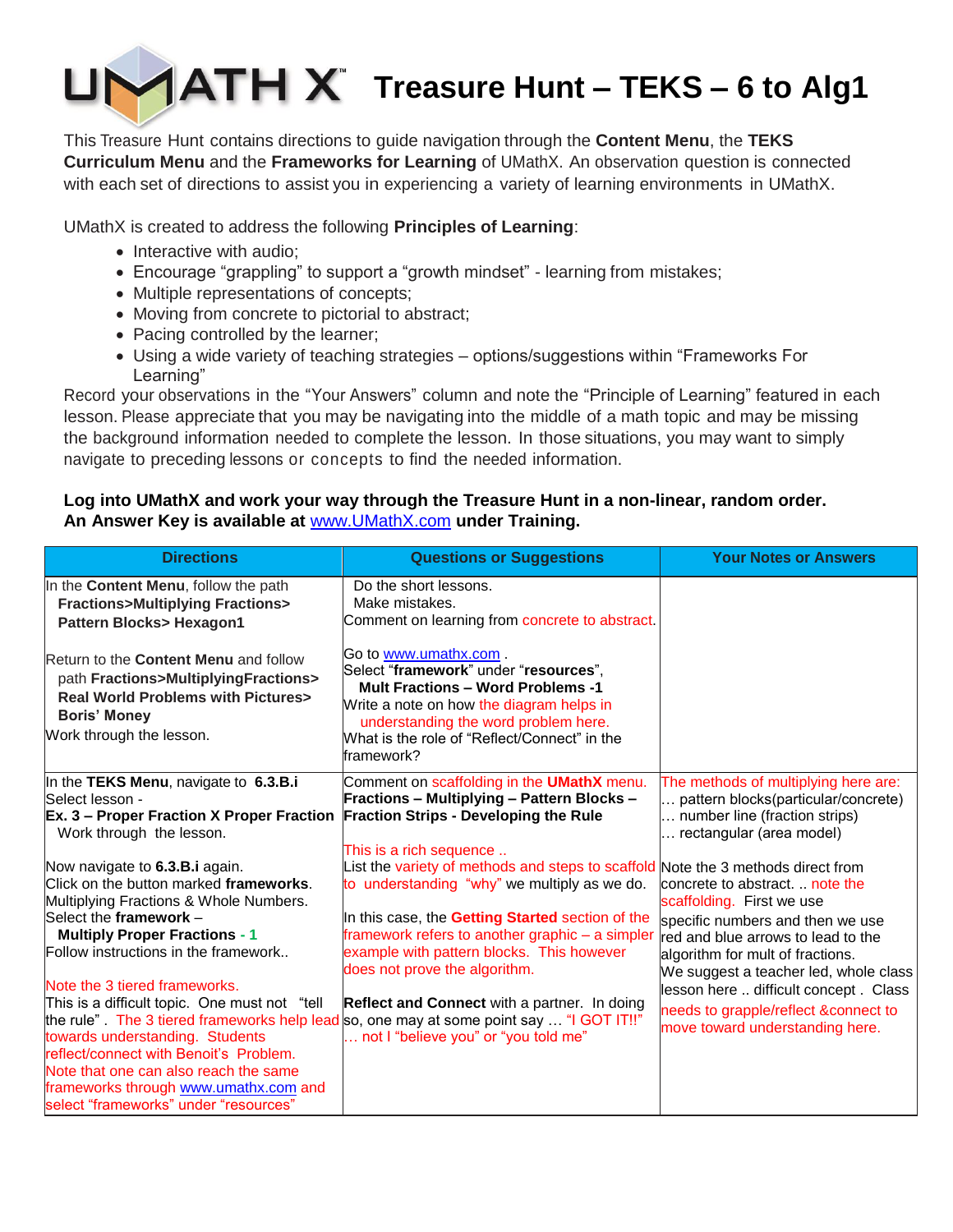| <b>Directions</b>                                                                                                     | <b>Questions or Suggestions</b>                                                                                                                                             | <b>Your Notes or Answers</b> |
|-----------------------------------------------------------------------------------------------------------------------|-----------------------------------------------------------------------------------------------------------------------------------------------------------------------------|------------------------------|
| From the TEKS Curriculum Menu, find and How do the two introductions differ?<br>work through lessons Introduction 1 & |                                                                                                                                                                             |                              |
| Introduction 2 under 6.4.C<br>Now from 6.4.C in the TEKS Curriculum                                                   | Please fill in the tables on page 1 of the<br>framework.                                                                                                                    |                              |
| Menu select the first framework, "Ratio -<br>Ratio Tables _ Introduction-2"                                           | In the "Working In It" section on pg<br>2, complete the "Lawn Fertilizer"<br>question.                                                                                      |                              |
| From the Content menu bar select<br>Graphing                                                                          | Note the "scaffolding" as each                                                                                                                                              |                              |
| >Quadratic Functions<br>>Maximize Cage Area                                                                           | concept leads to the next concept.                                                                                                                                          |                              |
| Work through the beginning of each of the si Describe how the real life concept is<br>lin Summary.                    | linked to the visual graph to the                                                                                                                                           |                              |
| In TEKS menu, select A.8.B.i                                                                                          | abstract equation in  Summary                                                                                                                                               |                              |
| Then select the framework  Quadratic<br><b>IFunctions – Maximize Care Area -1</b>                                     | Draw and label the final graph in<br>Summary to the right.                                                                                                                  |                              |
| In the Content Menu follow the path<br><b>Fractions&gt; Ratios and Proportions&gt;</b>                                | How does this lesson help<br>understanding?                                                                                                                                 |                              |
| <b>Marbles</b><br>Then work through the lesson on the                                                                 | Write a related question involving ratios<br>to determine the number of pike fish                                                                                           |                              |
| computer.                                                                                                             | in a lake.                                                                                                                                                                  |                              |
| From the Content Menu select the path<br>Algebra> Adding Expressions>Adding<br>Expressions with X & YTile > Example 1 | Go back and recall blue representing<br>positive and red representing<br>negative. With the information above,<br>record how dragging colored tiles<br>helps understanding. |                              |
| From the TEKS Menu select<br>A.10.E.                                                                                  | ist the 3 parts of every framework.<br>What is the relationship in scaffolding                                                                                              |                              |
| Then select the button, Frameworks.<br>Then select the framework and do                                               | from blue and red algebra tiles to<br>multiplying and factoring. In the                                                                                                     |                              |
| >Factoring Trinomials<br>Work through parts of this framework.                                                        | framework, Getting Started begins<br>work on paper.                                                                                                                         |                              |
| Navigate to the TEKS Curriculum<br>Menu  7.7.A.ii                                                                     | How could you utilize the variety of<br>examples to incorporate different                                                                                                   |                              |
| First find 2 lessons in The Elastic<br>Setup Equations                                                                | teaching strategies in your classroom?                                                                                                                                      |                              |
| Graph Equations<br>Just do the beginning of each.                                                                     | These lessons address STEM. How?                                                                                                                                            |                              |
| Navigate to the TEKS Menu  8.4.C.iii<br>Find the first lesson "The Walker"                                            | How do frameworks and lesson on the<br>computer complement each other?                                                                                                      |                              |
| It is labelled  "Same Speed"<br>Work through the first few questions.                                                 | Check each of the 3 frameworks and<br>comment on how a teacher might                                                                                                        |                              |
| Now find the 3 tiered frameworks within<br>the curriculum menu, 8.4.C.iii Slope<br>&Line-Walk in Real World -1,-2,-3  | organize a class to accommodate a<br>variety of levels in a class                                                                                                           |                              |
| From the Content menu bar select<br>Equations. Then select the sections:                                              | In Problem Solving, scan 5 problems.<br>In Solving Linear Systems                                                                                                           |                              |
| <b>Problem Solving</b><br><b>Solving Linear Systems</b>                                                               | List the number of methods. Do Ex 2<br>in Solve Problems Using                                                                                                              |                              |
| <b>Solving Linear Inequalities</b>                                                                                    | <b>Linear Systems</b><br>In Solving Inequalities, check Graphing                                                                                                            |                              |
|                                                                                                                       | Linear Inequalities in 2 Variables.                                                                                                                                         |                              |
| Navigate within the Content Menu along<br>path  Exponents> Pythagorean                                                | Find the corresponding lessons on<br>Pythagorean Theorem within the                                                                                                         |                              |
| Theorem. Skim through the list of<br>concepts from  In This Topic                                                     | <b>CCSS Curriculum Menu for 8th</b><br>grade. Find and list the                                                                                                             |                              |
| To  The Pythagorean Theorem                                                                                           | corresponding Frameworks.                                                                                                                                                   |                              |